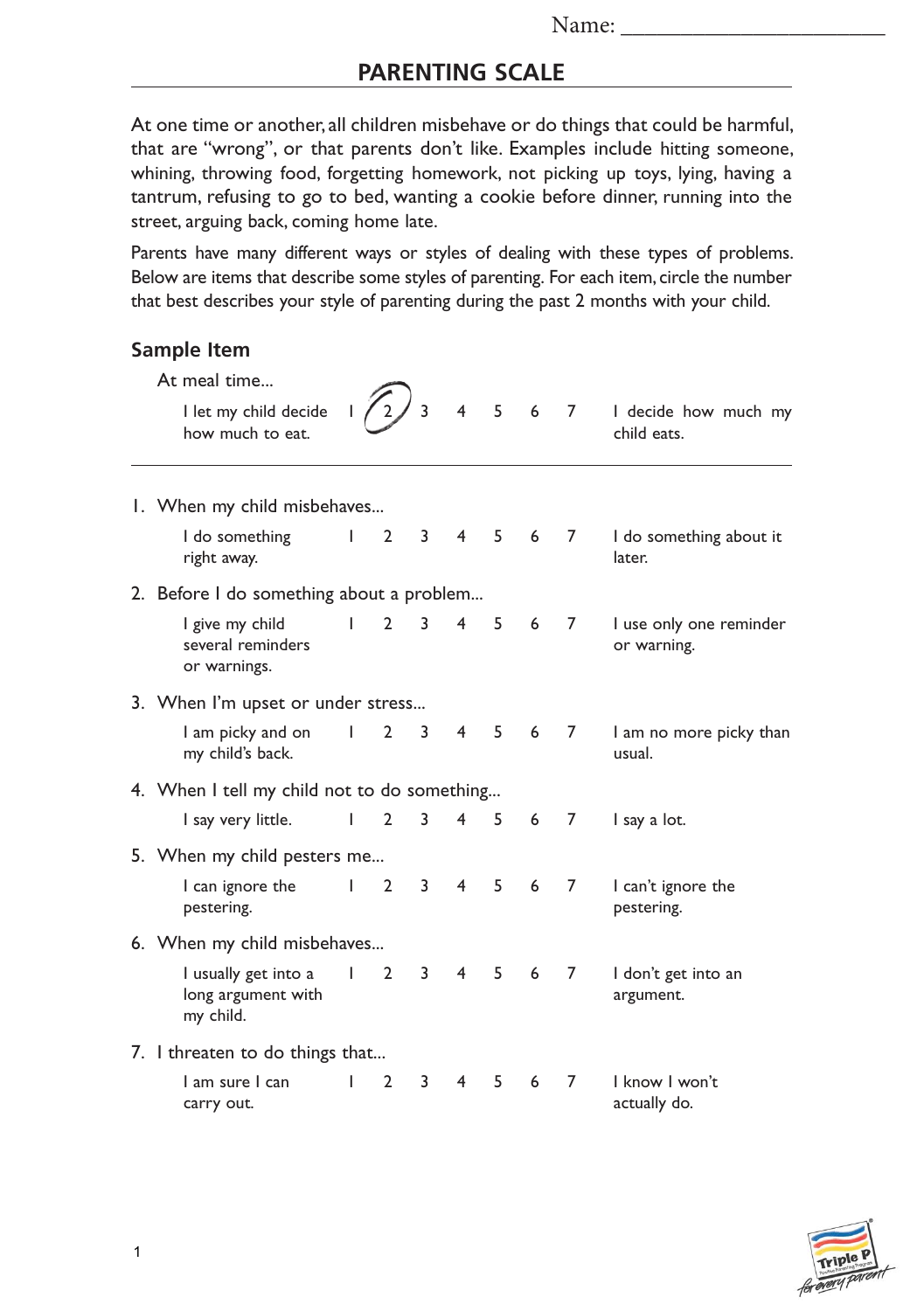| 8. I am the kind of parent that                                                       |              |                |              |                |     |   |       |                                                             |
|---------------------------------------------------------------------------------------|--------------|----------------|--------------|----------------|-----|---|-------|-------------------------------------------------------------|
| sets limits on what<br>my child is allowed<br>to do.                                  | $\mathbf{I}$ | $\mathbf{2}$   | 3            | 4              | 5   | 6 | 7     | lets my child do<br>whatever he or<br>she wants.            |
| 9. When my child misbehaves                                                           |              |                |              |                |     |   |       |                                                             |
| I give my child a<br>long lecture.                                                    | $\mathbf{I}$ | $\overline{2}$ | 3            | $\overline{4}$ | 5   | 6 | 7     | I keep my talks short<br>and to the point.                  |
| 10. When my child misbehaves                                                          |              |                |              |                |     |   |       |                                                             |
| I raise my voice<br>or yell.                                                          | L            | $\overline{2}$ | 3            | $\overline{4}$ | 5   | 6 | 7     | I speak to my child<br>calmly.                              |
| II. If saying no doesn't work right away                                              |              |                |              |                |     |   |       |                                                             |
| I take some other<br>kind of action.                                                  | L            | $\mathbf{2}$   | 3            | 4              | 5   | 6 | 7     | I keep talking and trying<br>to get through to my<br>child. |
| 12. When I want my child to stop doing something                                      |              |                |              |                |     |   |       |                                                             |
| I firmly tell my child<br>to stop.                                                    | $\mathbf{I}$ | 2              | 3            | 4              | 5   | 6 | 7     | I coax or beg my child<br>to stop.                          |
| 13. When my child is out of my sight                                                  |              |                |              |                |     |   |       |                                                             |
| I often don't know<br>what my child<br>is doing.                                      | $\mathbf{I}$ | $\mathbf{2}$   | 3            | 4              | 5   | 6 | 7     | I always have a good<br>idea of what my child<br>is doing.  |
| 14. After there's been a problem with my child                                        |              |                |              |                |     |   |       |                                                             |
| I often hold a<br>grudge.                                                             | L            | $\overline{2}$ | 3            | 4              | 5   | 6 | 7     | things get back to<br>normal quickly.                       |
| 15. When we're not at home                                                            |              |                |              |                |     |   |       |                                                             |
| I handle my child<br>the way I do<br>at home.                                         | $\mathbf{I}$ | $\overline{2}$ | 3            | 4              | 5   | 6 | 7     | I let my child get away<br>with a lot more.                 |
| 16. When my child does something I don't like                                         |              |                |              |                |     |   |       |                                                             |
| I do something 1 2 3 4 5 6 7 I often let it go.<br>about it every time<br>it happens. |              |                |              |                |     |   |       |                                                             |
| 17. When there's a problem with my child                                              |              |                |              |                |     |   |       |                                                             |
| things build up and<br>I do things I don't<br>mean to do.                             | $\mathbf{L}$ | $2^{\circ}$    | $\mathbf{3}$ | $4 \quad$      |     |   | 5 6 7 | things don't get out of<br>hand.                            |
| 18. When my child misbehaves, I spank, slap, grab, or hit my child                    |              |                |              |                |     |   |       |                                                             |
| never or rarely.                                                                      |              | $1 \quad 2$    | $3^{\circ}$  |                | 4 5 | 6 | 7     | most of the time.                                           |